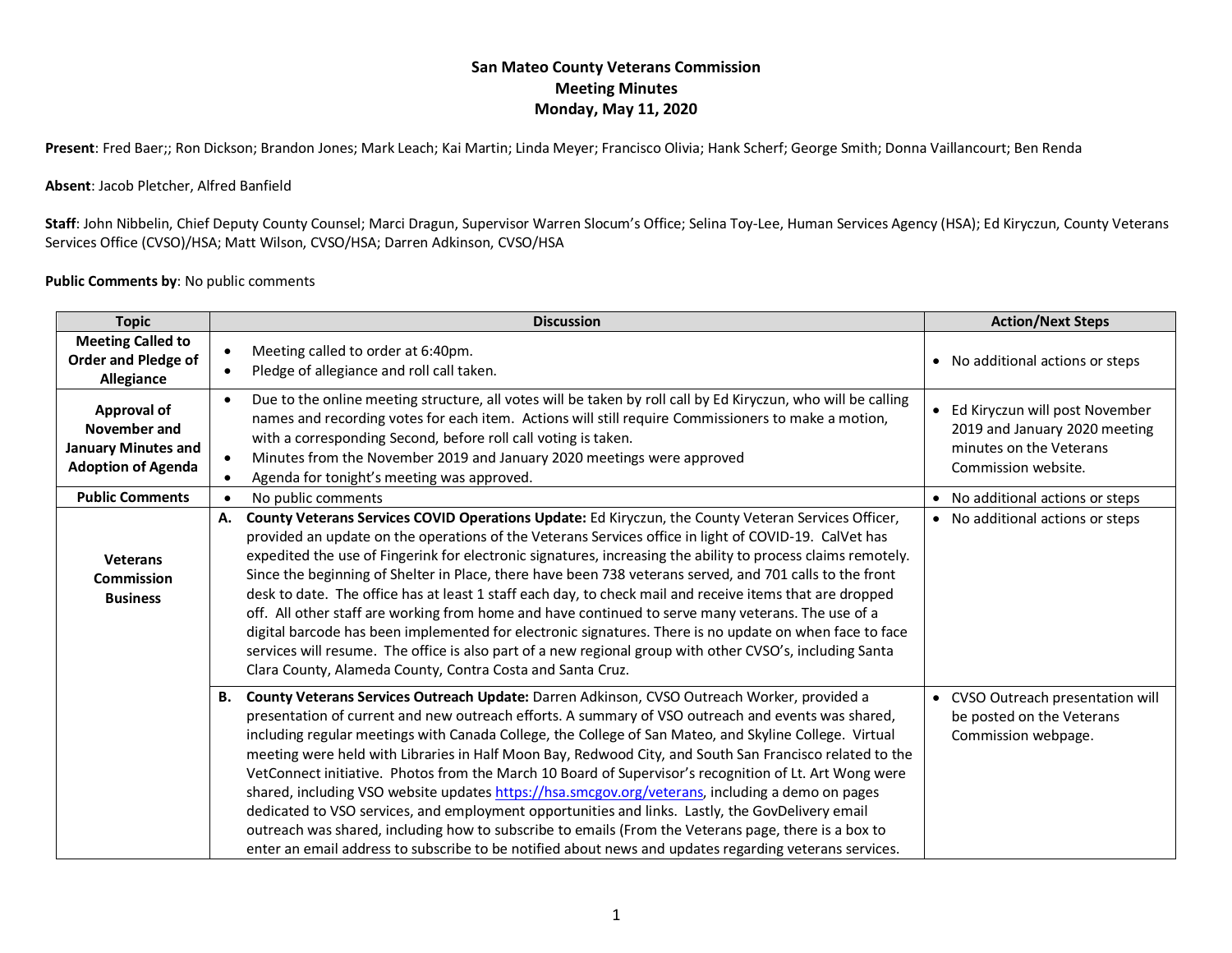## **San Mateo County Veterans Commission Meeting Minutes Monday, May 11, 2020**

| <b>Topic</b>                                                           | <b>Discussion</b>                                                                                                                                                                                                                                                                                                                                                                                                                                                                                                                                                                                                                                                                                                                                                                                                                                                                                                                                                                                                                                                                                                                                                                                                                                                                            | <b>Action/Next Steps</b>                                                                                                                         |
|------------------------------------------------------------------------|----------------------------------------------------------------------------------------------------------------------------------------------------------------------------------------------------------------------------------------------------------------------------------------------------------------------------------------------------------------------------------------------------------------------------------------------------------------------------------------------------------------------------------------------------------------------------------------------------------------------------------------------------------------------------------------------------------------------------------------------------------------------------------------------------------------------------------------------------------------------------------------------------------------------------------------------------------------------------------------------------------------------------------------------------------------------------------------------------------------------------------------------------------------------------------------------------------------------------------------------------------------------------------------------|--------------------------------------------------------------------------------------------------------------------------------------------------|
| <b>Veterans</b><br><b>Commission</b><br><b>Business</b><br>(continued) | C. 2020 Veteran of the Year Luncheon: Commissioner Hank Scherf, the Chair of the Veteran of the Year<br>Awards Event, reported out on the proposed plan for this year, due to the COVID-19 and the risk and<br>unknown status of being able to host large gatherings in the Fall. The Committee will proceed with<br>nominations and selection of Awardees for 2020, and HSA will prepare videos for those selected. The<br>intent is to be able to host the event next year in 2021. Some suggestions were made that depending on<br>the situation at the time, a small ceremony in a large space could be considered, or that the event could<br>be a professional production pre-recorded and televised. There will be some expenses, but much less that<br>hosting an on-site luncheon.                                                                                                                                                                                                                                                                                                                                                                                                                                                                                                  | • Commissioner Hank Scherf will<br>follow up with County staff to<br>develop a proposal and<br>presentation structure for this<br>year's awards. |
|                                                                        | D. American Legion Project Support: Romie Basseto presented a request from the Redwood City American<br>Legion Post 105, requesting a letter of support for the Post's Development Project, which would include<br>the development of a new post and include new affordable housing units. The Commissioners voted to<br>approve the issuance of a Letter of Support to be submitted to the City of Redwood City.                                                                                                                                                                                                                                                                                                                                                                                                                                                                                                                                                                                                                                                                                                                                                                                                                                                                            | • The Commission will submit a<br>letter of support for the Redwood<br>City American Legion Post 105<br>Development Project.                     |
|                                                                        | Role of the Veterans Services Office: Commission Chair Kai Martin opened up the discussion and<br>Е.<br>acknowledged Ed Kiryczun's role as the new leader for the Veterans Office, and Darren Adkinson's work<br>on outreach. Commissioner Martin received feedback on items that worked well asked the Commission<br>on how things would be improved. Commission Smith thanked Ed and Darren for the tremendous job<br>they have done, despite the learning curve in their new roles.<br>The Commission would like to understand how to get more veterans served, and feel they could help to<br>market services. A question was asked if CVSO staff could devote more time to support the workplan. A<br>brief update on the Veterans Needs Assessment RFP was provided that due to COVID, the RFP was placed<br>on hold, but work will resume shortly. Ed Kiryczun reinforced that the primary role of the Veterans<br>Services Representatives are to be available to file claims for veterans, but that if the Commission is able<br>to identify specific tasks, Ed would identify resources to be able to fill those needs. A short discussion<br>was also held on how staff positions are funded, and for what functions. Funding has not decreased due<br>to staff working remotely. | <b>Commission Chair Martin and</b><br>CVSO Ed Kiryczun will have more<br>frequently communication to<br>keep up to date on office<br>activities. |
|                                                                        | F. Sub-Committee Updates<br>Goal 1 - Commissioner Vaillancourt reported out that the RFP was placed on hold due to COVID per the<br>previous agenda item, and work will resume and the RFP is expected to be released in the following<br>month.<br>Goal 2 - Commissioner Baer shared potential collaboration with community colleges. Will meet with<br>Outreach coordinator to develop strategies for non-in person assistance to veteran students<br>Goal 3 - Commissioner Oliva stated that he will connect with CVSO Ed Kiryczun on this goal. Will meet to<br>discuss possibility of standalone outreach RFP with CVSO                                                                                                                                                                                                                                                                                                                                                                                                                                                                                                                                                                                                                                                                 | • No additional action.                                                                                                                          |
|                                                                        |                                                                                                                                                                                                                                                                                                                                                                                                                                                                                                                                                                                                                                                                                                                                                                                                                                                                                                                                                                                                                                                                                                                                                                                                                                                                                              |                                                                                                                                                  |